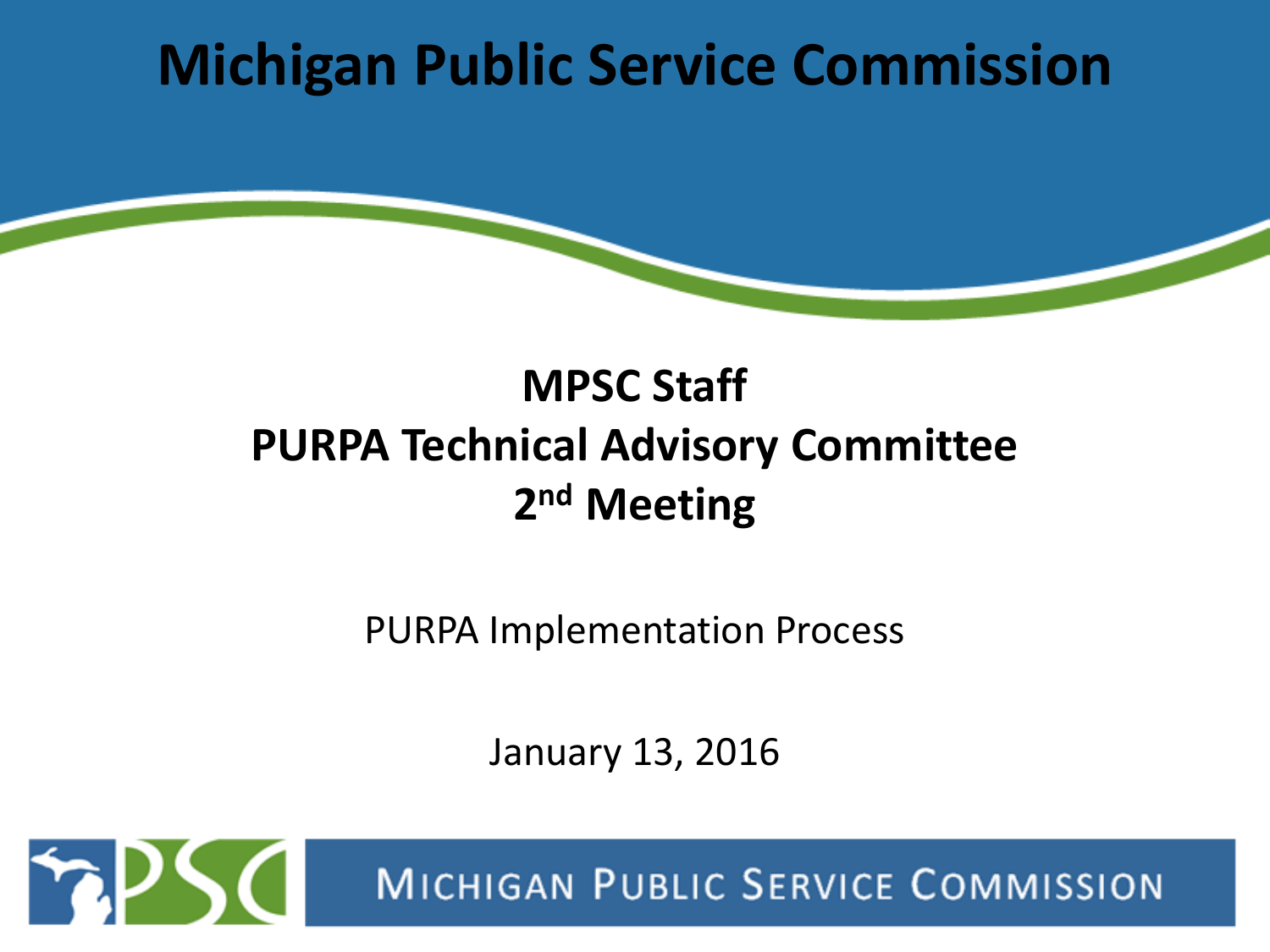### U-6798

- Order Initiating Proceedings to Implement Provisions Set Forth in Title II, Section 210 of PURPA
- Initial Order March 17, 1981 followed by 5 subsequent orders.

– Major orders: March 1981 and August 1982

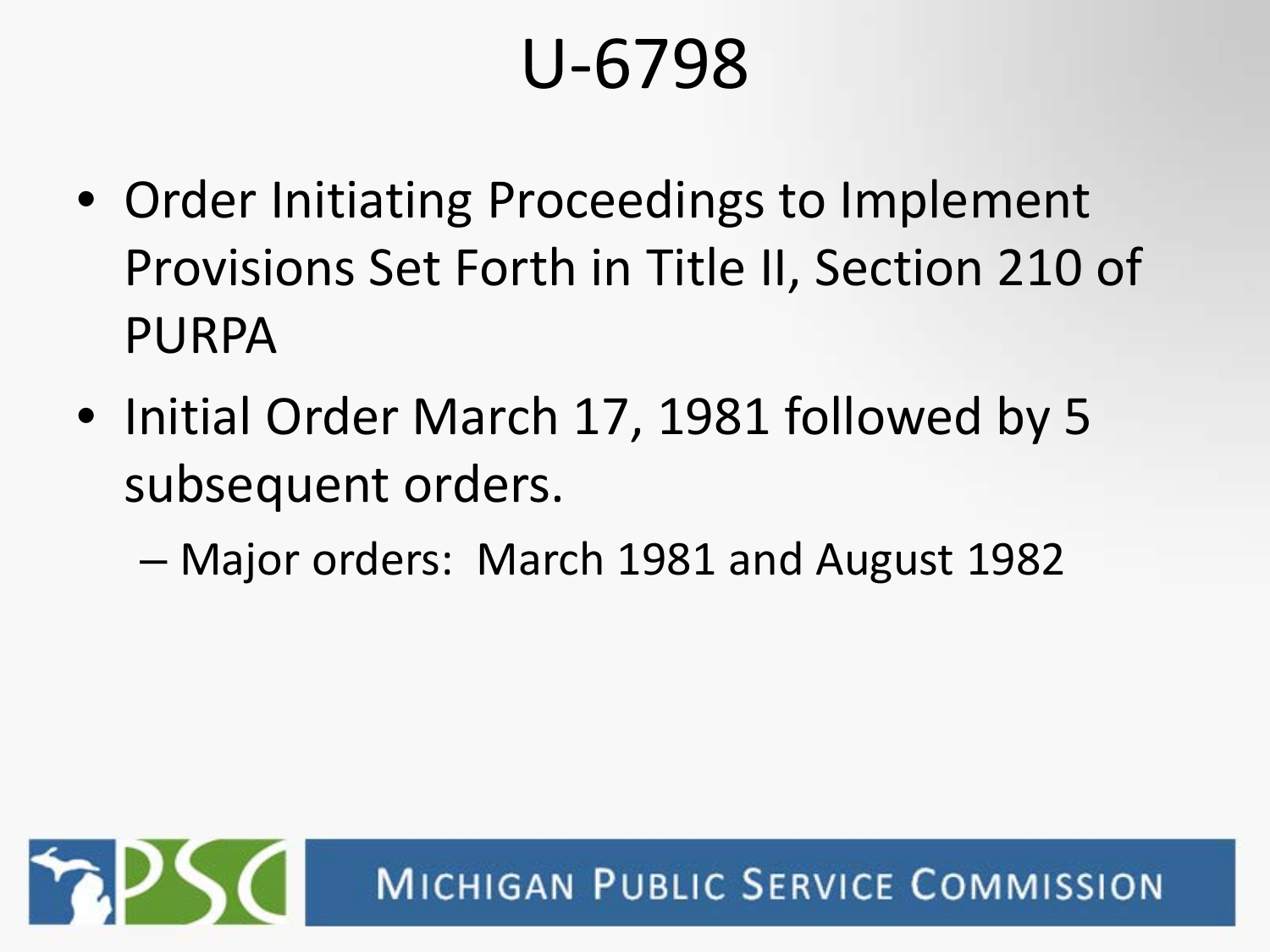# Implementation Commission Obligations

- File a report with FERC describing implementation
- Set avoided cost rates
- Set a standard rate for QFs 100 kW or less
- Set rates for standby service
- Address interconnection costs
- Establish a procedure for handling complaints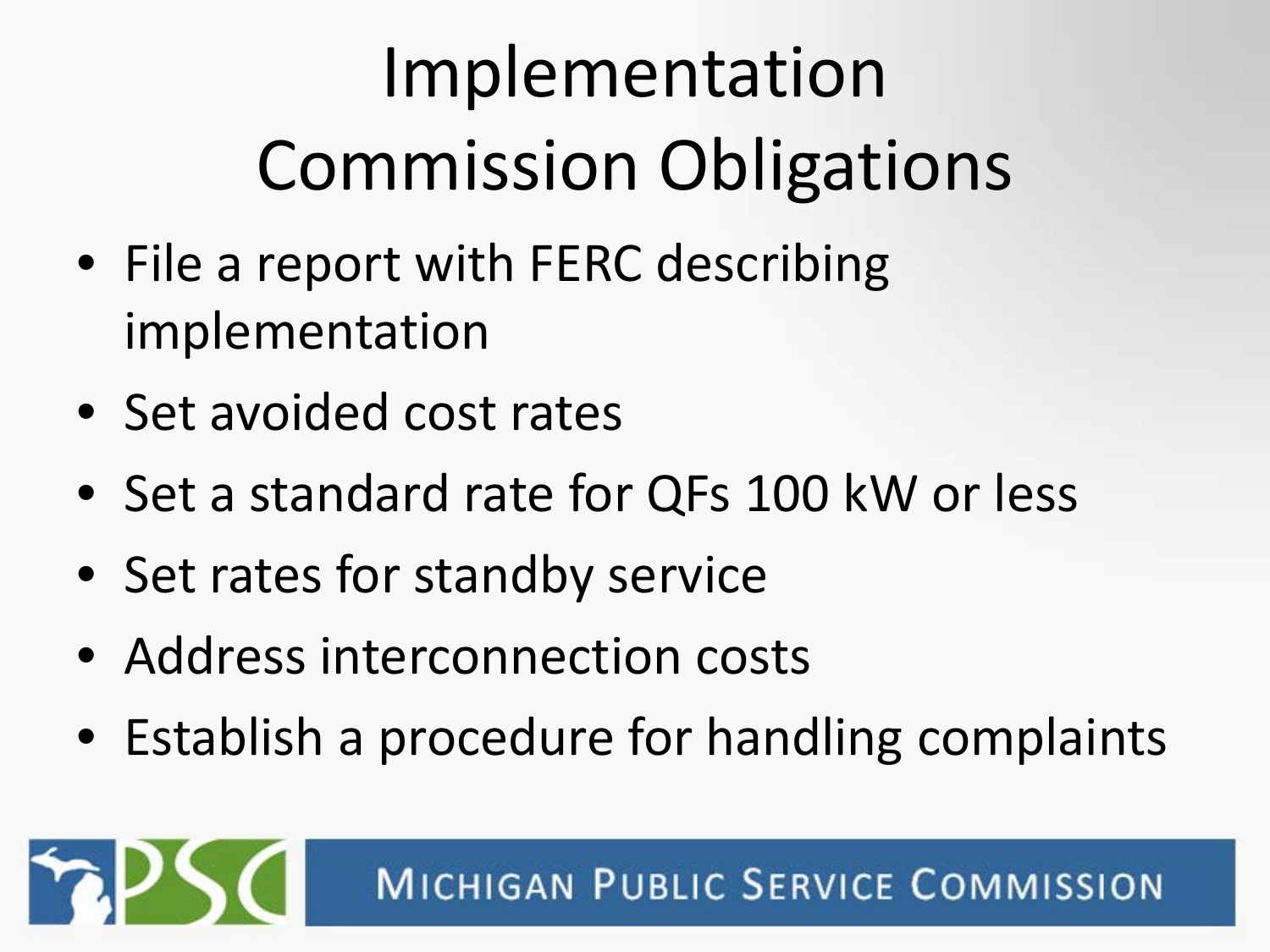# Implementation Utility Obligations

- Purchase at avoided cost
- Provide standby service
- Provide interconnections
- File data

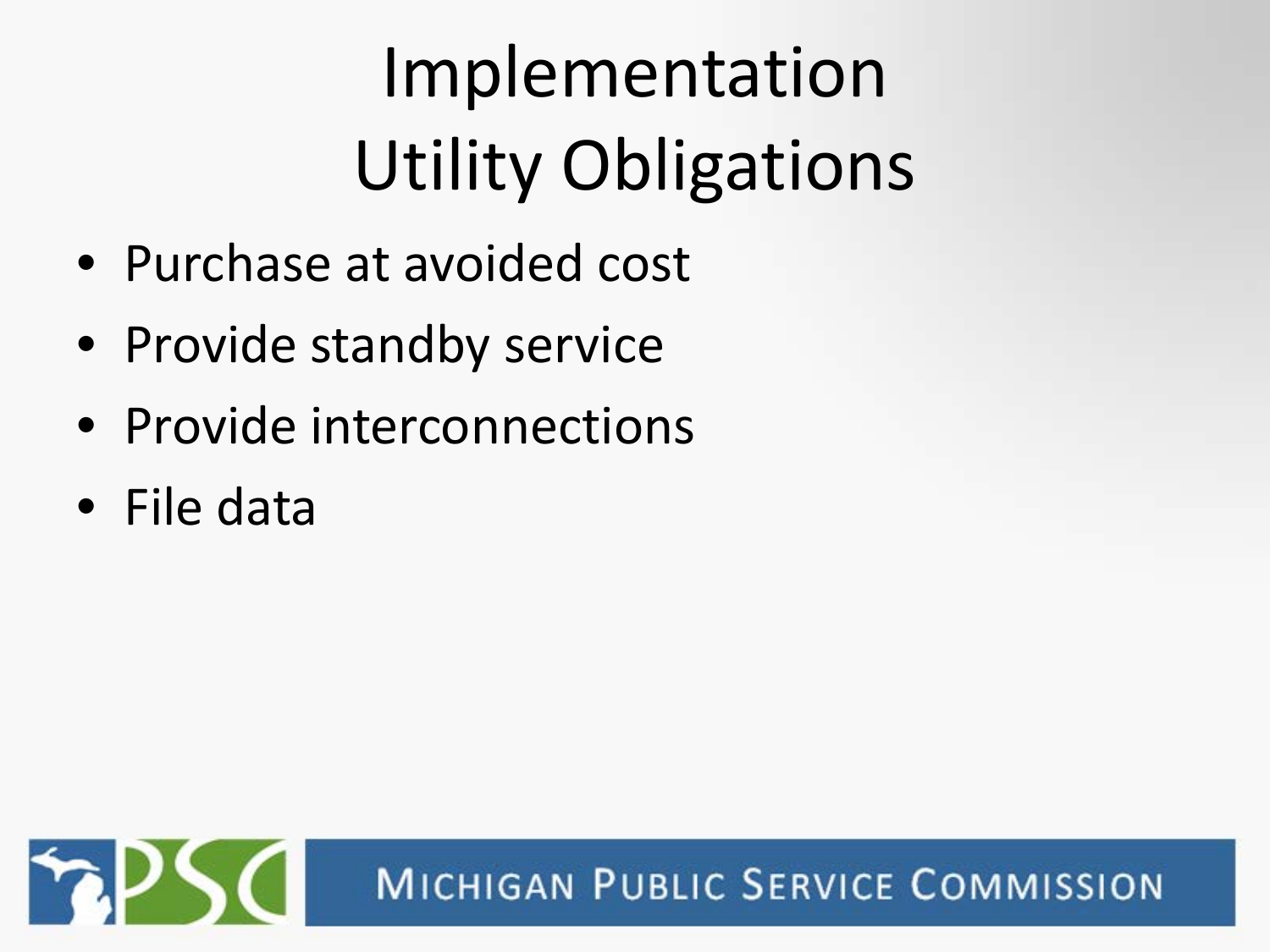### U-6798 Implementation Format

- 1. Require utility interconnection and establish interim rates for both purchased and standby power
- 2. Conduct a statewide procedure to:
	- Implement sections 201 and 210 of PURPA
	- Make adjustments, if necessary, to interim rates
- 3. Conduct hearings on a case-by-case basis to implement #2 above for each utility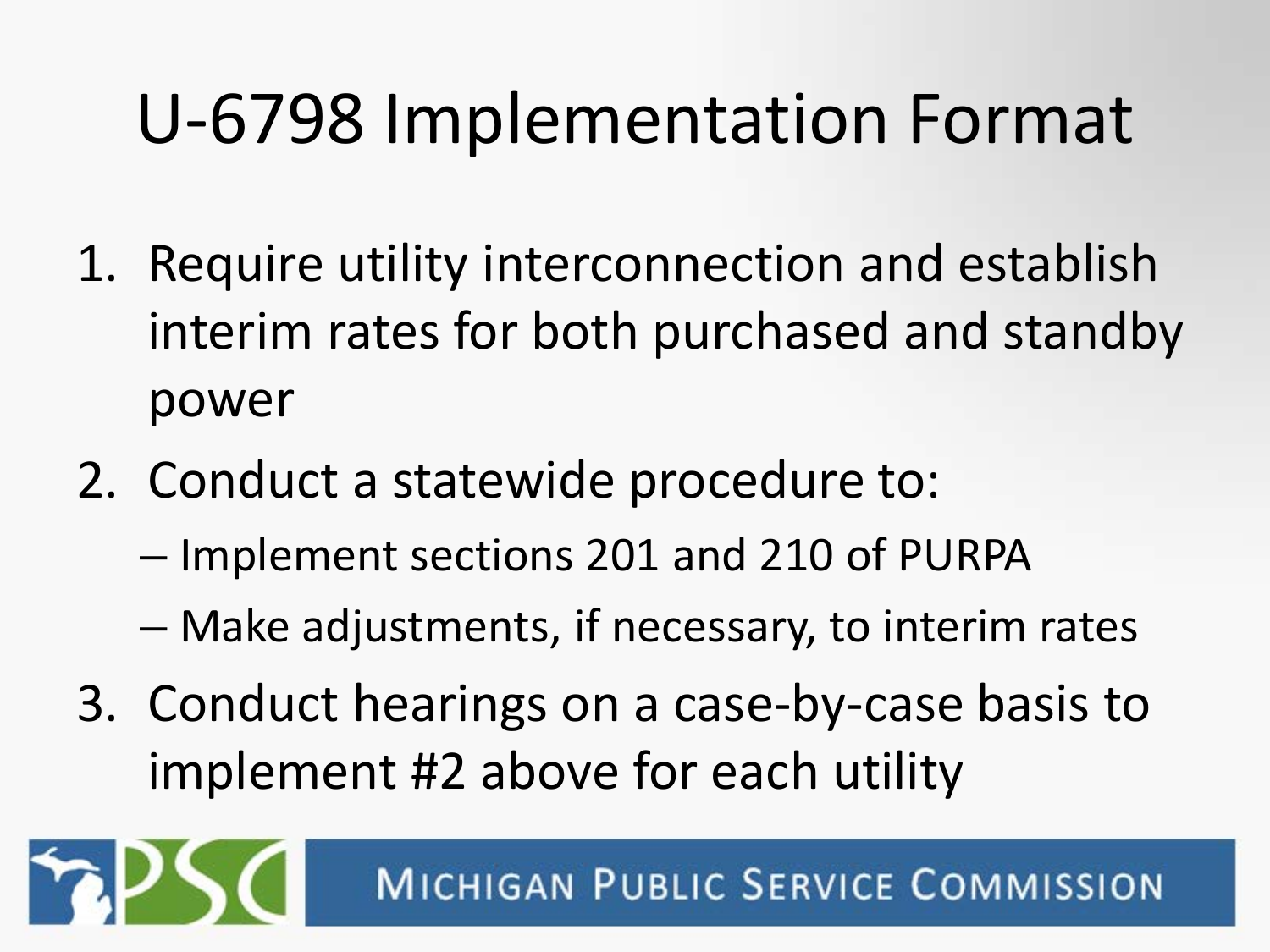### Interim PURPA Rates

- U-6798, March 1981 order directed utilities to file, within 90 days, rate schedules for the purchase of power and sale of standby power
- Interim rates were set equal to the "fuel and purchased power base plus the monthly purchased power and fuel adjustment clauses…."

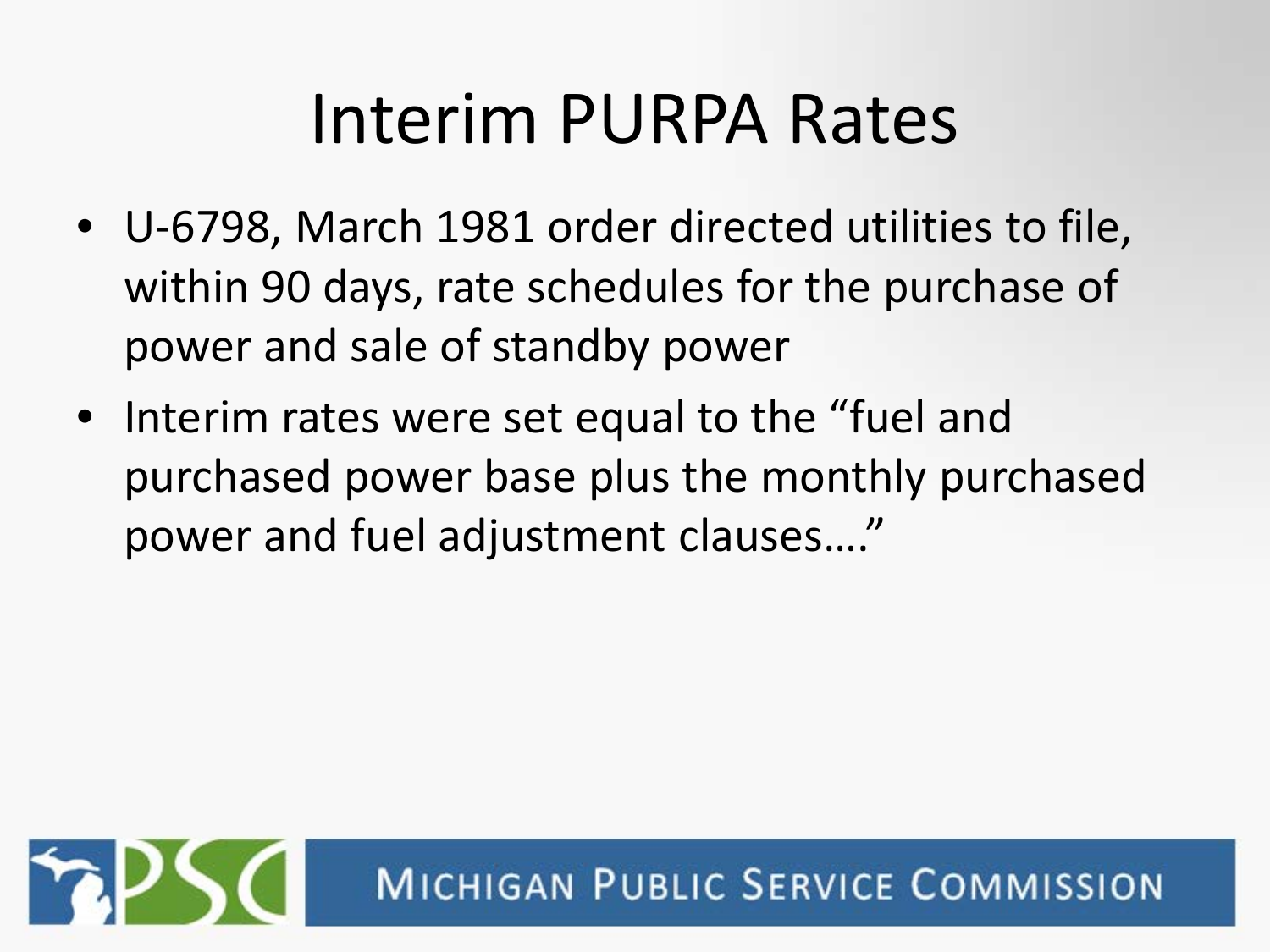# U-6798 MPSC PURPA Implementation

Initial order established interim purchase & standby rates; directed each utility to file interim rate schedules (reviewed by Staff); and posed 14 questions to larger utilities *March 1981*

In depth review began in August 1981.

8 IOUs, 15 coops, and numerous intervenors participated. 22 days of hearings, 29 witnesses testified and 17 days of settlement conferences were held.

A series of settlement agreements were approved under the U-6798 docket. Utilities were directed to file tariffs within 90 days and make their assumptions, data and the calculation methodology available to the public upon request. *August 1982*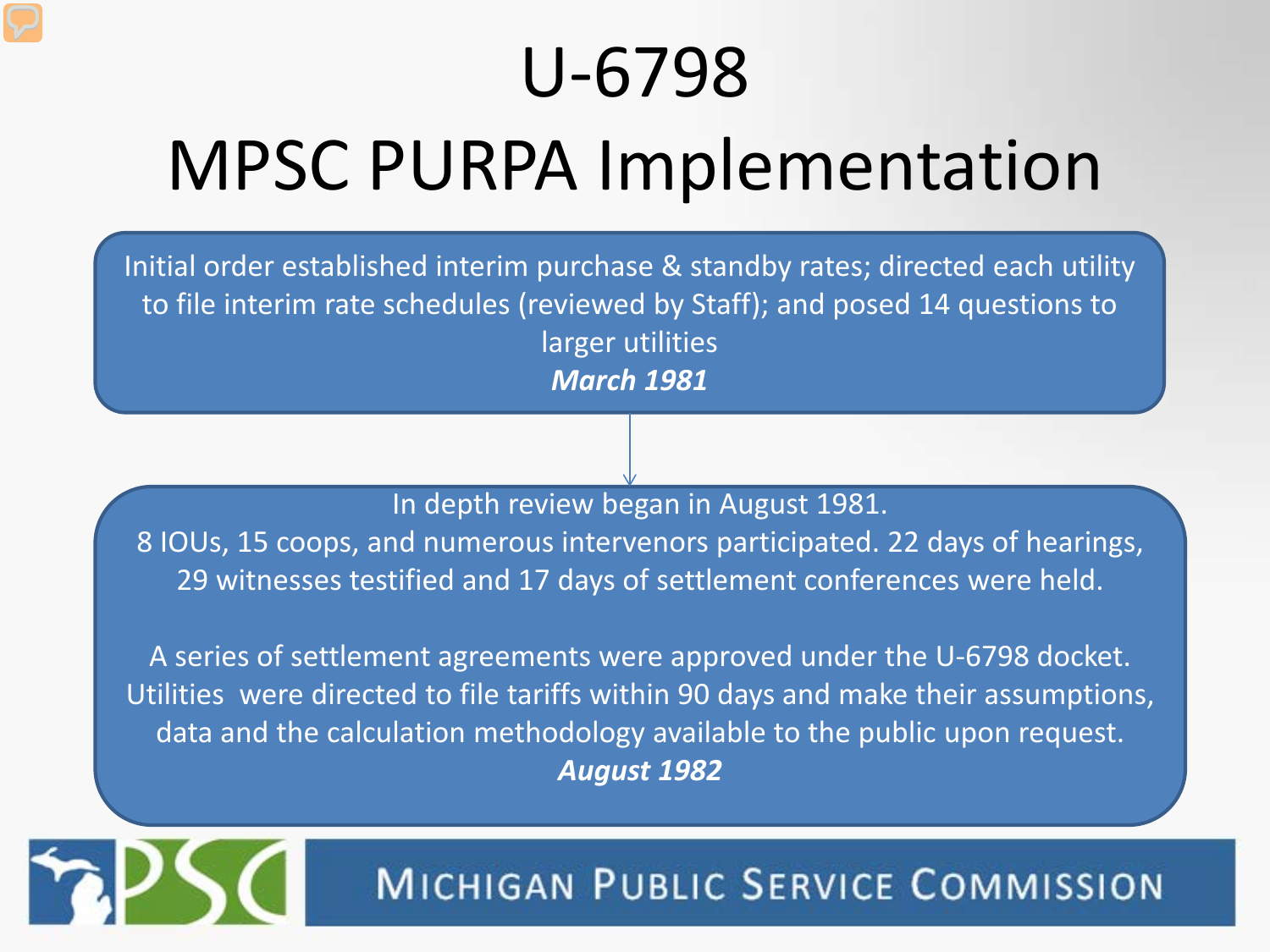## Act 81 of 1987 (Incorporated into 1939 Act 3, 460.6j)

• Excerpt:

The scope and manner of the review of capacity charges for a qualifying facility shall be determined by the commission. Except as to approvals for qualifying facilities granted by the commission prior to June 1, 1987, proceedings before the commission seeking such approvals shall be conducted as a contested case pursuant to chapter 4 of the administrative procedures act of 1969, Act No. 306 of the Public Acts of 1969.